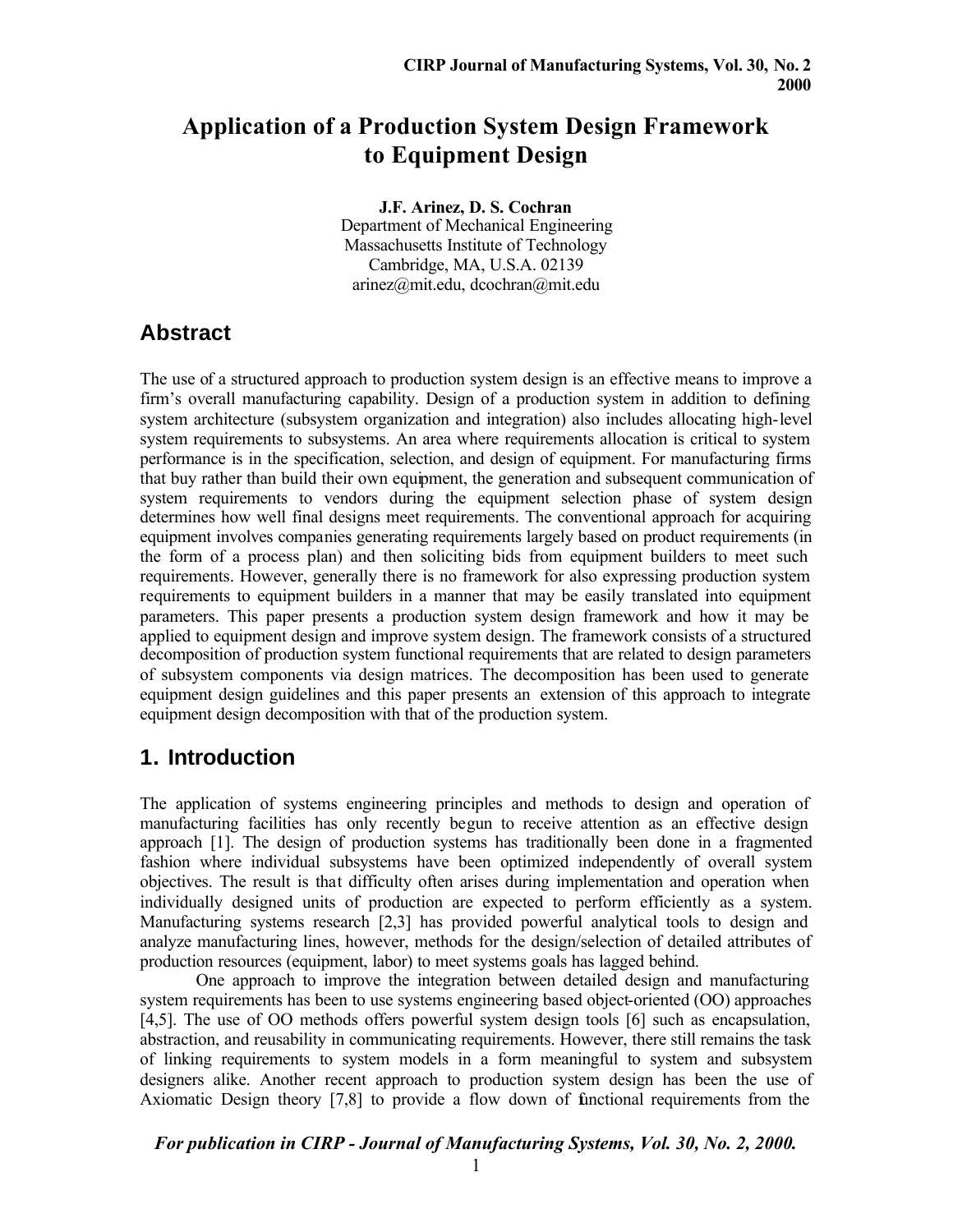system level to subsystem level. Relations between functional requirements (FRs) and design parameters (DPs) are derived using design matrices that also permit analysis of coupling present in the design. Furthermore, as requirements are decomposed and refined, design solutions are simultaneously identified.

This paper builds on a Production System Design (PSD) framework developed using Axiomatic Design [9] by applying it to the design of equipment. Two approaches to designing equipment to satisfy production system requirements are presented. The first involves extraction of FR-DP pairs from the PSD decomposition and generating guidelines that must be followed by subsystem and equipment designers. The second approach presents the extension of Axiomatic Design to equipment design to more closely link it with PSD design activities. In this work, FR-DP pairs provide the relational link between production system and equipment requirements during decomposition of equipment DPs. This link can be used to design and select equipment more effectively since mathematical relations (design matrices) permit verification and testing of equipment design parameters.

## **2. PSD Framework**

A production system design (PSD) framework was formulated using the Axiomatic Design (AD) approach [9]. This framework incorporates the system level requirements of a production enterprise that affect decisions ranging from investment in production resources to the design and operation of these resources. In addition, the design decomposition shown in Figure 1 combines high level functional requirements (i.e. maximize return on investment) with lower level subsystem design parameters (i.e. cellular manufacturing, machine and station design). These design parameters represent specific engineering variables or design options that can be varied/selected. The design parameters chosen by product and manufacturing engineers ultimately determine how well the system can achieve product performance, profitability, and customer satisfaction requirements.

A further importance of the PSD framework is that subsystem designers can check how their own design decisions impact high level goals by providing views of relevant requirements. Views of high level requirements are established in two different ways. The first way is by the use of a flowchart that establishes precedence and allows the design engineer to trace the flow down of requirements. The second way utilizes specific FR-DP pairs from the PSD framework to generate sub-FRs for DPs in subsystem design.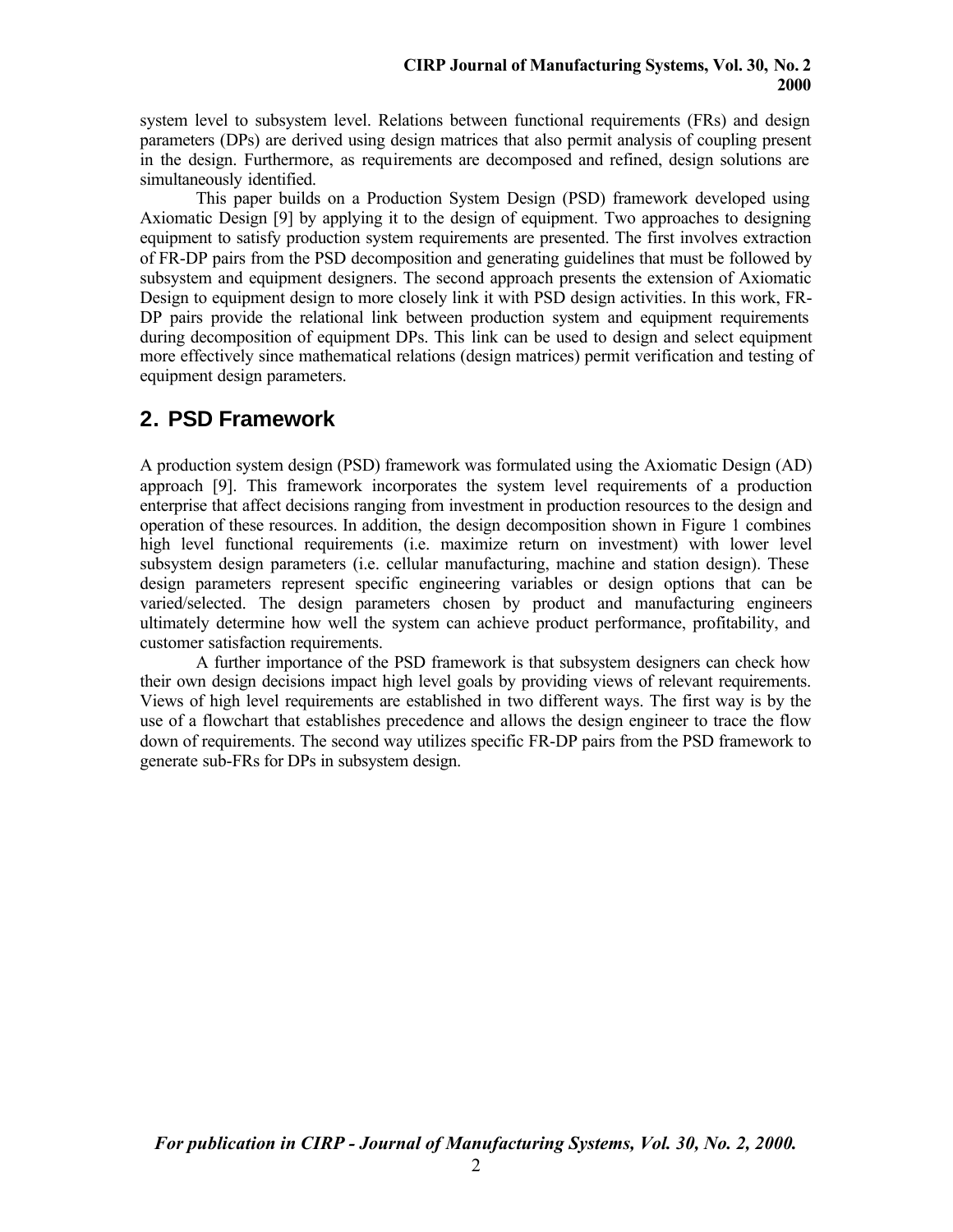



Equipment design (ED) may be thought of as a common design activity carried out simultaneously by companies that purchase the equipment and by companies that manufacture the equipment. Depending on the production system requirements of the purchasing company (i.e. customer), equipment design can fall into one of four categories of design relationships shown in Figure 2. The degree of equipment customization reflects the uniqueness of product and production system requirements and whether there exists a standard piece of equipment that a company may readily purchase for its needs. Concurrency indicates the extent to which the customer and equipment builder jointly design a piece of equipment. Concurrency in equipment design also reflects the communication of requirements and their inclusion into a given design.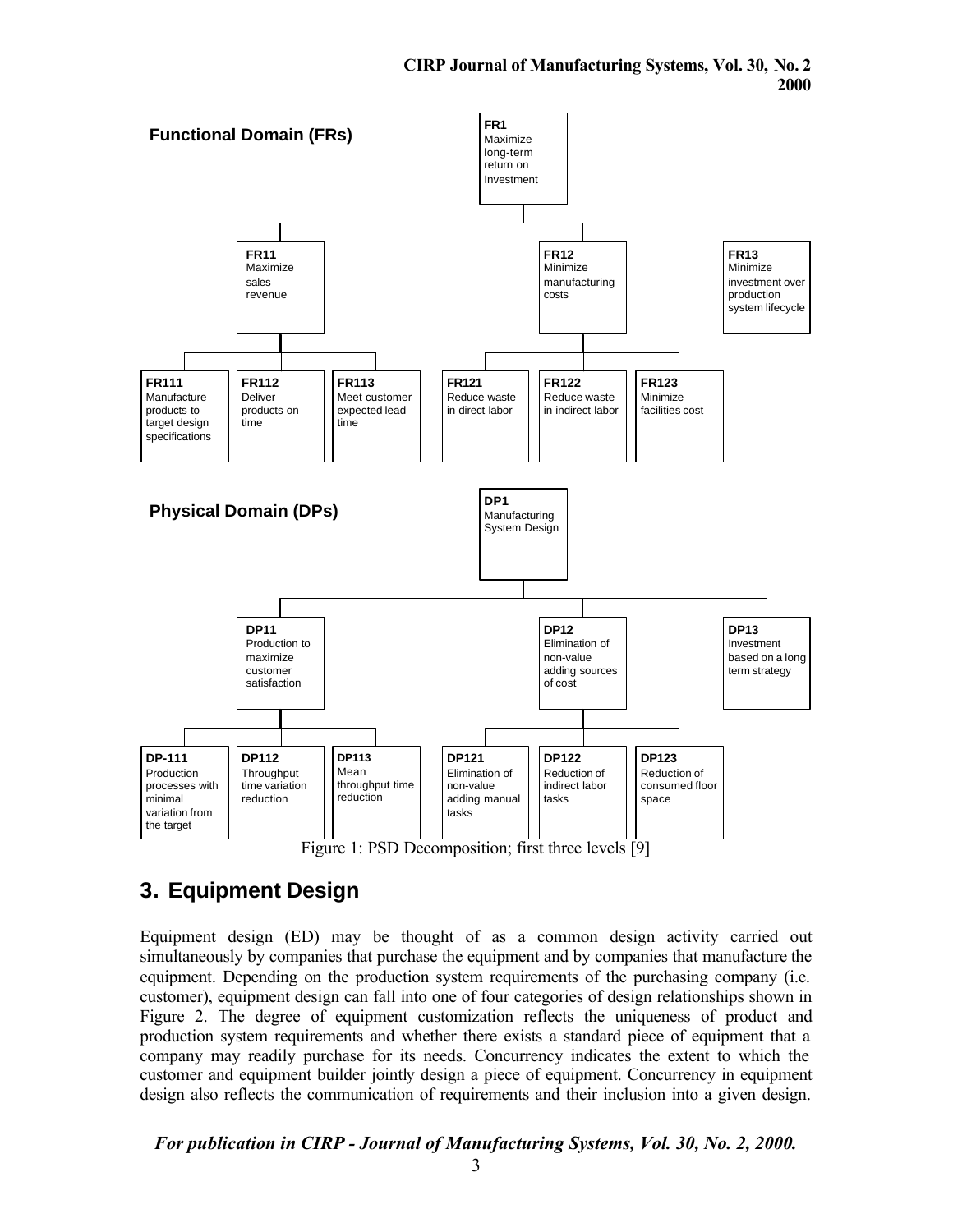For example, a standard machine will not require much concurrent design effort with any specific customer because it is meant to satisfy the requirements of a broad set of customers. On the other hand, a greater amount of concurrent engineering is needed when a machine must fulfill a unique set of requirements.

| Degree of equipment customization            |  |                                                                                                                                                                  |                                                                                                                                                                                                    |
|----------------------------------------------|--|------------------------------------------------------------------------------------------------------------------------------------------------------------------|----------------------------------------------------------------------------------------------------------------------------------------------------------------------------------------------------|
|                                              |  | .OW                                                                                                                                                              | <u>-liah</u>                                                                                                                                                                                       |
| concurrency in equipment design<br>Jegree of |  | Standard equipment designed<br>for a general market to meet<br>broad set of requirements.<br>Design evolves based on<br>customer feedback and market<br>studies. | Equipment designed for specific<br>customer application. Majority of<br>design done by the equipment<br>builder based on requirements<br>provided by customer. Periodic<br>design review meetings. |
|                                              |  | Standard equipment, where<br>customer and equipment<br>builder work together to<br>configure machines based on<br>available off-the-shelf options.               | Customer and equipment builder<br>work closely together to define<br>requirements as well as to perform<br>detailed design for custom<br>equipment.                                                |



The next two subsections describe methods applicable to the different categories of equipment design shown in Figure 2. The first approach which generates guidelines from the PSD framework is well suited to low levels of concurrency and relatively standard equipment. An example where this approach is applicable is in turnkey production system designs where the requirements are provided to the equipment builder in the form of a document or guidelines. Design review meetings may then be held periodically to ensure that requirements are understood and are correctly being satisfied by the equipment designers.

The second approach, is the direct application of Axiomatic Design to equipment design. This approach is particularly useful in areas where there is a high degree of equipment customization and hence a corresponding need for a high degree of concurrent engineering effort. In this case, concurrency is supported by following a common design methodology for both the production system and equipment.

### **3.1 Generation of guidelines from PSD Framework**

The first approach to apply the PSD framework to aid in equipment design is in the generation of a set of guidelines that capture the high level requirements of the production system. This approach regards the design of equipment as a "black-box" activity to which requirements must be supplied. Such an approach is representative of cases where companies purchasing equipment simply provide specifications to the equipment builder and then leave all detailed design entirely to the expertise of the builder.

This approach to equipment design has been used [10] based on the PSD framework in the design of an actual production system. Extracting key FR-DP pairs and grouping them into various categories yields a design guideline document that can be provided to equipment builders.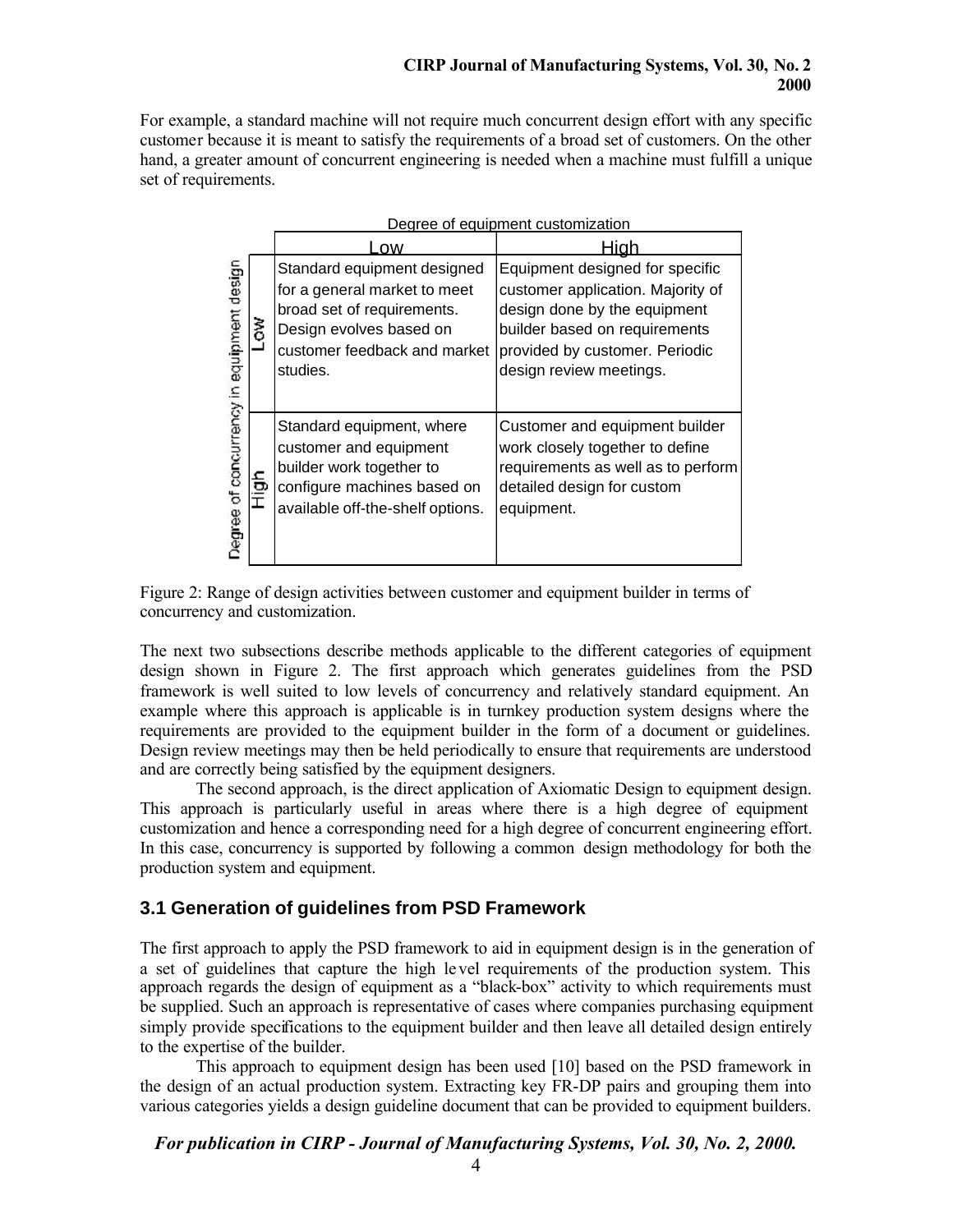#### **CIRP Journal of Manufacturing Systems, Vol. 30, No. 2 2000**

Figure 3 shows the shaded FRs-DPs that were extracted from the PSD decomposition hierarchy according to the categories: cell design, equipment design, material handling, quality, and operator safety and ergonomics. These categories were chosen because they reflect the different level of concurrent design activities that equipment builders participate in. For example, if the level of concurrency is high (production system designers working closely with equipment designers), then requirements from the cell design category will be particularly important because such vendors are system integrators as well as equipment designers. If the production system requires primarily standard equipment, then such a guideline approach is sufficient to select offthe-shelf equipment without the need for extensive concurrent design (upper left quadrant of Figure 2)



Figure 3: Generation of equipment guidelines from the Production System Design [10].

### **3.2 Axiomatic Design of Equipment based on PSD Decomposition**

The previous section considered equipment design as a general activity to which production system requirements are provided, and therefore no conditions were placed on the design methodology employed by the equipment builder. This section presents the approach by which equipment builders may employ Axiomatic Design to arrive at designs that can better integrate production system requirements that have also been generated using AD. This section assumes that this approach is followed in cases where the degree of equipment customization is high or where standard equipment can be highly configured via available options (this corresponds to the two quadrants with a high degree of concurrency in Figure 2).

### **3.2.1 Equipment Design Decomposition**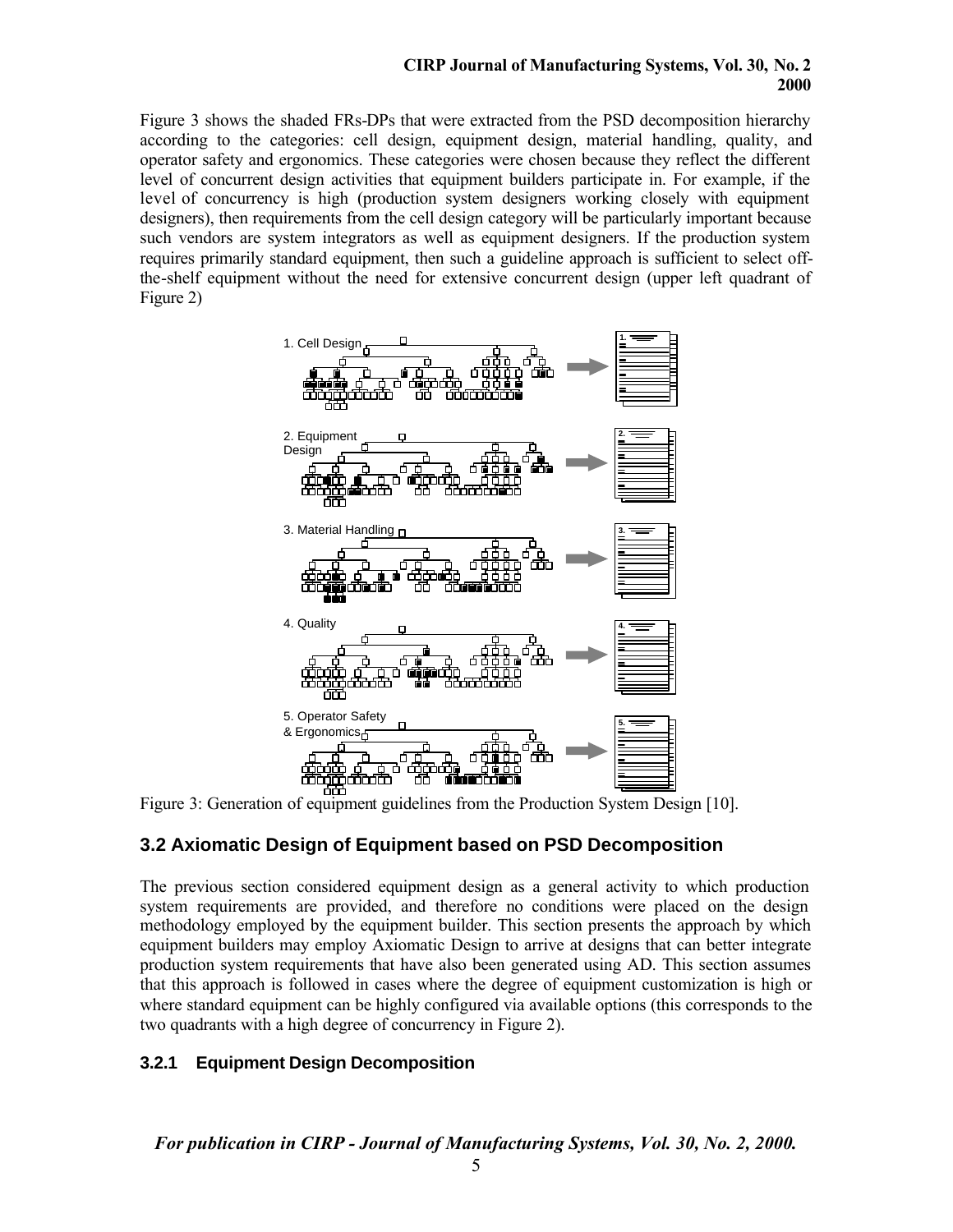#### **CIRP Journal of Manufacturing Systems, Vol. 30, No. 2 2000**

As a starting point for applying Axiomatic Design to equipment design and linking it to PSD requirements, a design decomposition was developed for a conventional CNC milling machine. The top level functional requirement is to mill a feature for a given part geometry. This FR is representative of the need a company may have that is purchasing a metal cutting machine. The six high level FR-DP pairs are shown in Figure 4.



Figure 4: Top two levels of an Axiomatic Design decomposition for a CNC milling machine.

For a company purchasing standard equipment, two common areas of customization are the work and tool holding system. For the general decomposition shown in Figure 4, this corresponds to FR-DP-14 and FR-DP-15 (workholding and tooling system branches). Figure 5 shows the third level of this decomposition and details of these branches for which the machine may be customized and those that are taken to be a given for a standard machine. Design examples for these two branches are given in Section 4.



Figure 5: Elements of standard equipment design that may be designed by Axiomatic Design.

### **3.2.2 Decomposition of Equipment DPs into sub-FRs**

In Axiomatic Design, the process of generating sub-FRs from a higher level DP is termed decomposition (also referred to as "zig-zagging"). Though Tate [11] has developed guidelines for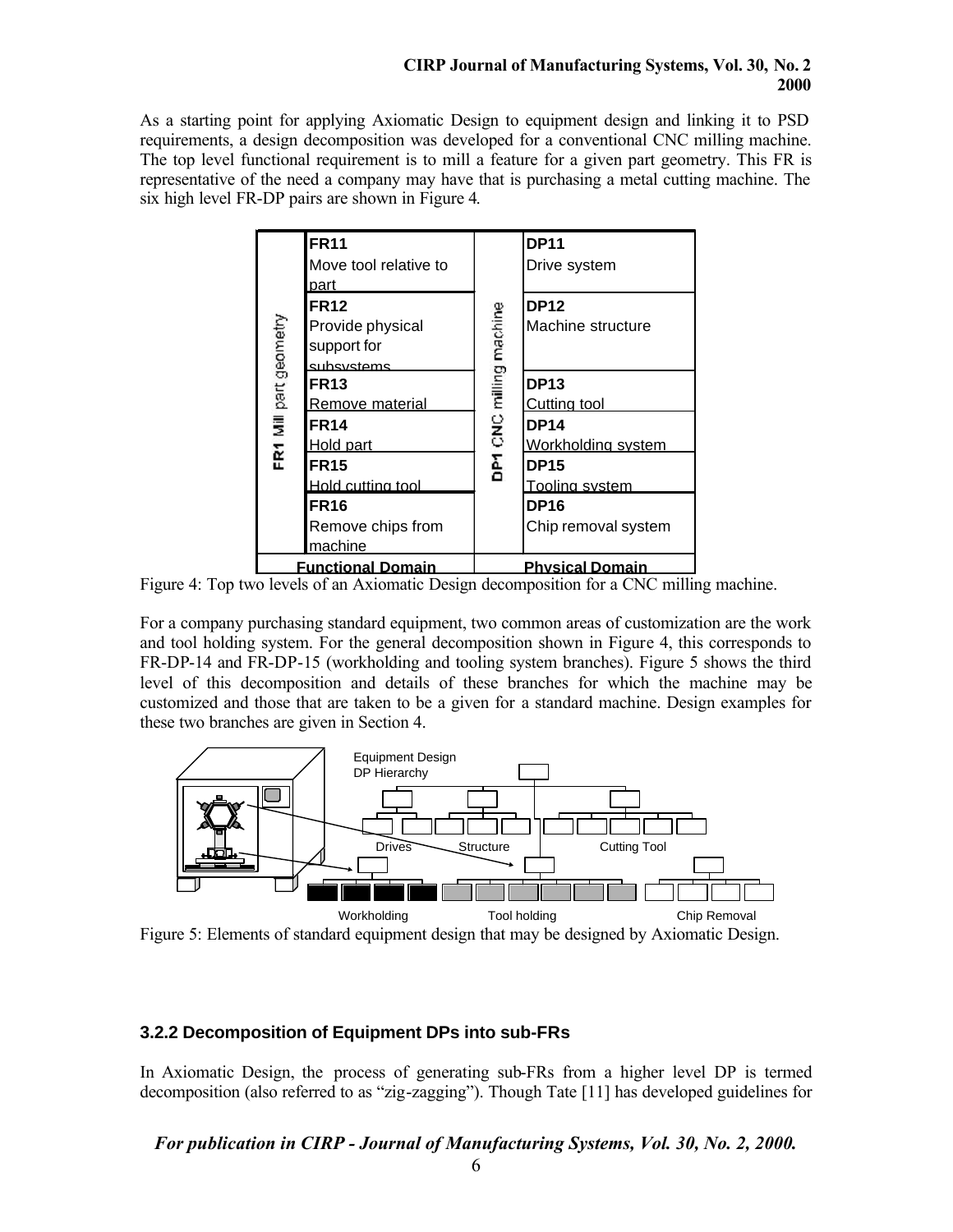#### **CIRP Journal of Manufacturing Systems, Vol. 30, No. 2 2000**

general decomposition of DPs, this work addresses the source from which sub-FRs are generated, namely production system and product requirements. In linking an equipment design (ED) decomposition (such as that given in Figure 4) to a PSD decomposition, parent FR-DP pairs from the PSD provide views of higher level requirements and thus guide the designer in generating the sub-FRs (i.e. decomposing). The same set of FR-DP pairs that were selected from the PSD decomposition to generate the design guidelines in Section 3.1 are also used to decompose appropriate DPs in the equipment design DP hierarchy.

Another influence in the ED decomposition originates from product design (PD) requirements. The relationship between PSD and PD was developed [12] and described by means of a common process domain. Here, process variables are used to satisfy DPs (for both PSD and PD decompositions) and arise during process design. These process variables which can be traced back to FRs from either PSD or PD therefore contribute to additional sub-FRs in decomposition of equipment DPs.

Equation 1 describes the general decomposition ("**? ?**" read as "decomposes into") of an equipment design parameter at a  $\overline{k}^{th}$  level into sub-FRs at a lower  $k+1$ <sup>th</sup> level. The resulting set of sub-FRs are comprised of those originating from the equipment design parameter  $DP_{ED}^{k}$  and those from the FR-DP pairs of the production system and of the product design (shown in Figure 6). Note that  $FR(PSD)|_{ED}^{k?1}$  is read as the ED sub-FR derived from a PSD FR-DP pair.

$$
DP|_{ED}^k : \left\langle \mathcal{F}R \right|_{ED}^{k?1}, \left\langle FR(PSD) \right|_{ED}^{k?1}, \left\langle FR(PD) \right|_{ED}^{k?1} (1)
$$

#### Equipment Design Decomposition



Functional Domain **Physical Domain** 

Figure 6: Decomposition of DPs in Equipment Design into sub-FRs guided by Production System Design (PSD) and Product Design (PD).

## **4. Equipment Design Example: Workholding and Direct Labor Requirements**

A study of two companies (A and B) was conducted to analyze differences in production system design approaches to design of equipment. A similar part made by both companies was chosen, and a common geometrical feature was used as the basis for process comparison. Each company's design approach was examined using the general PSD and ED decompositions and studied based on how the equipment design met the specific production system requirement of reducing waste in direct labor.

Company A's process consists of a single machine (Figure 7) that produces the required geometrical feature in one operation combining roughing and finishing machining passes. This specific machine has a dedicated operator to load and unload the machine. Company B's process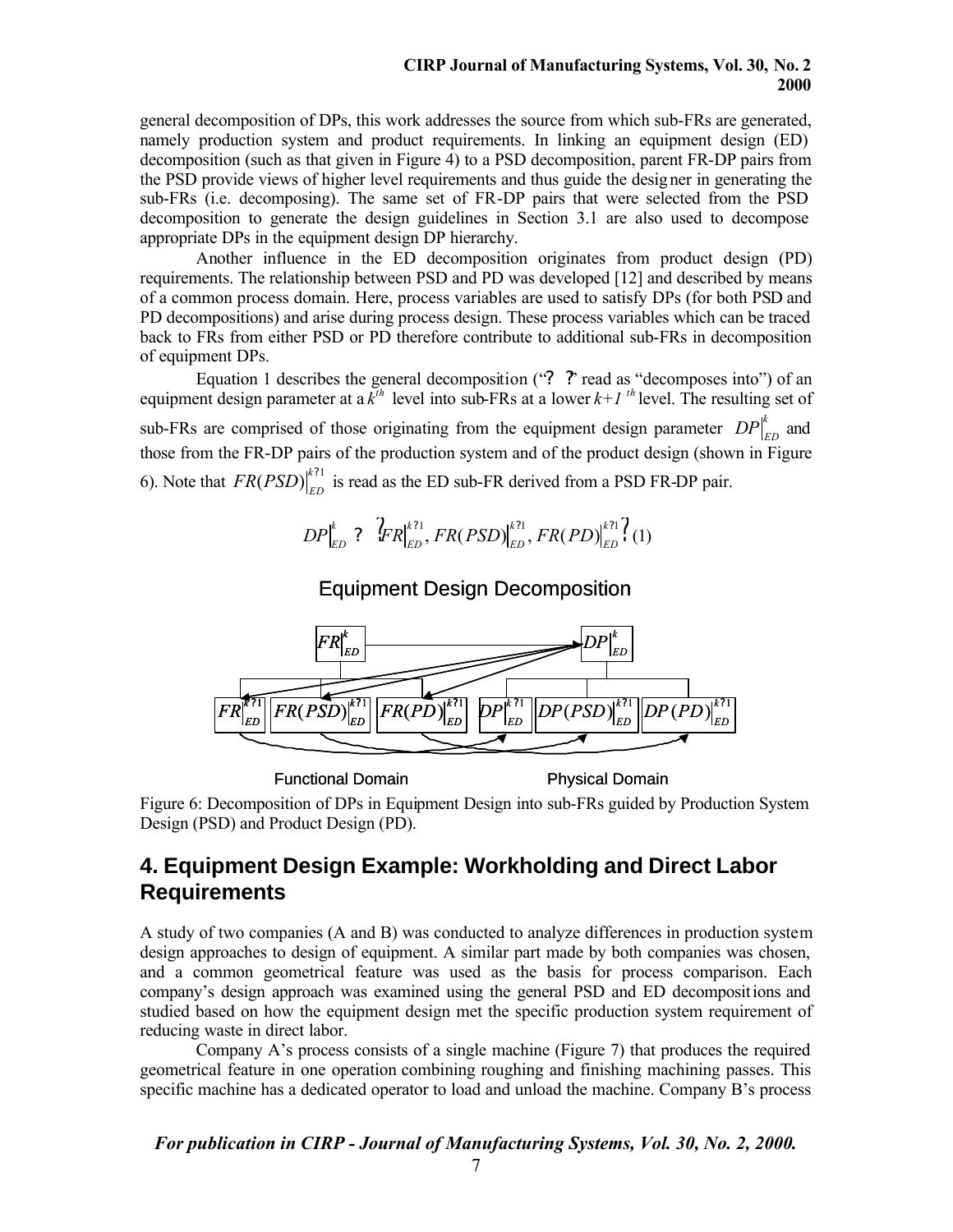(Figure 8) for producing the same geometrical feature consists of one machine to perform an initial roughing pass and a second to perform the finishing pass. Both of these machines have slower cycle times than the machine of Company A reflected in the lighter duty machine structures that can be used because roughing and finishing operations have been subdivided. Furthermore, at Company B a single operator loads and unloads parts on both machines and is also able to run other nearby machines not shown in the figure.



Figure 7: Company A – single machine with combined roughing and finishing operations.



Figure 8: Company B – two machines separately performing roughing and finishing operations.

To compare design approaches, the parent FR-DP-121 pair in Figure 9 - Reduce waste in direct labor was used to identify further PSD pairs that affect equipment design: [FR-DP]-D11, [FR-DP]-D12, and [FR-DP]-D23. The key difference between the companies in direct labor, reflected in how many machines the operators can handle is explained by Company B's design of load/unload devices (Figure  $10 - ED$  decomposition). For example, the PSD requirements to reduce tasks that tie operator to the machine and to enable the worker to operate more than one machine are satisfied by DP1435 and DP1436. These two DPs satisfy the sub-FRs 1435, 1436 which were decomposed by viewing the PSD FR-DP pairs 121-D11 and 121-D12. Together, these two DPs allow machines to be quickly loaded manually and automatically started with removal of a part from the machine and hence separate the human from the machine. Therefore, Company B used these two equipment DPs to eliminate operators waiting on machines and thus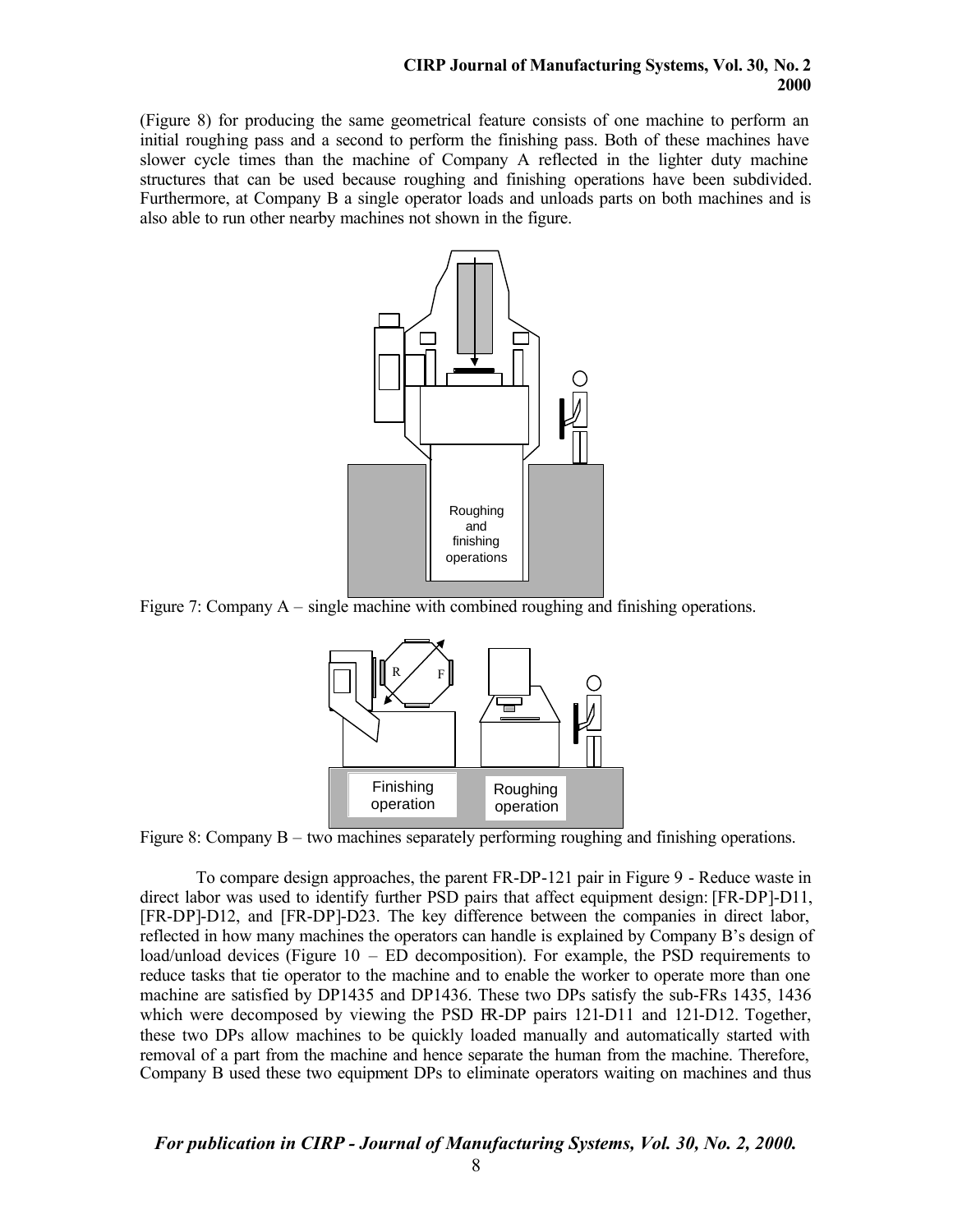hence to reduce waste in direct labor. In contrast, Company A did not incorporate these DPs into its workholding design and hence did not achieve effective use of its direct labor.



Figure 9: PSD decomposition branch for Direct Labor requirements.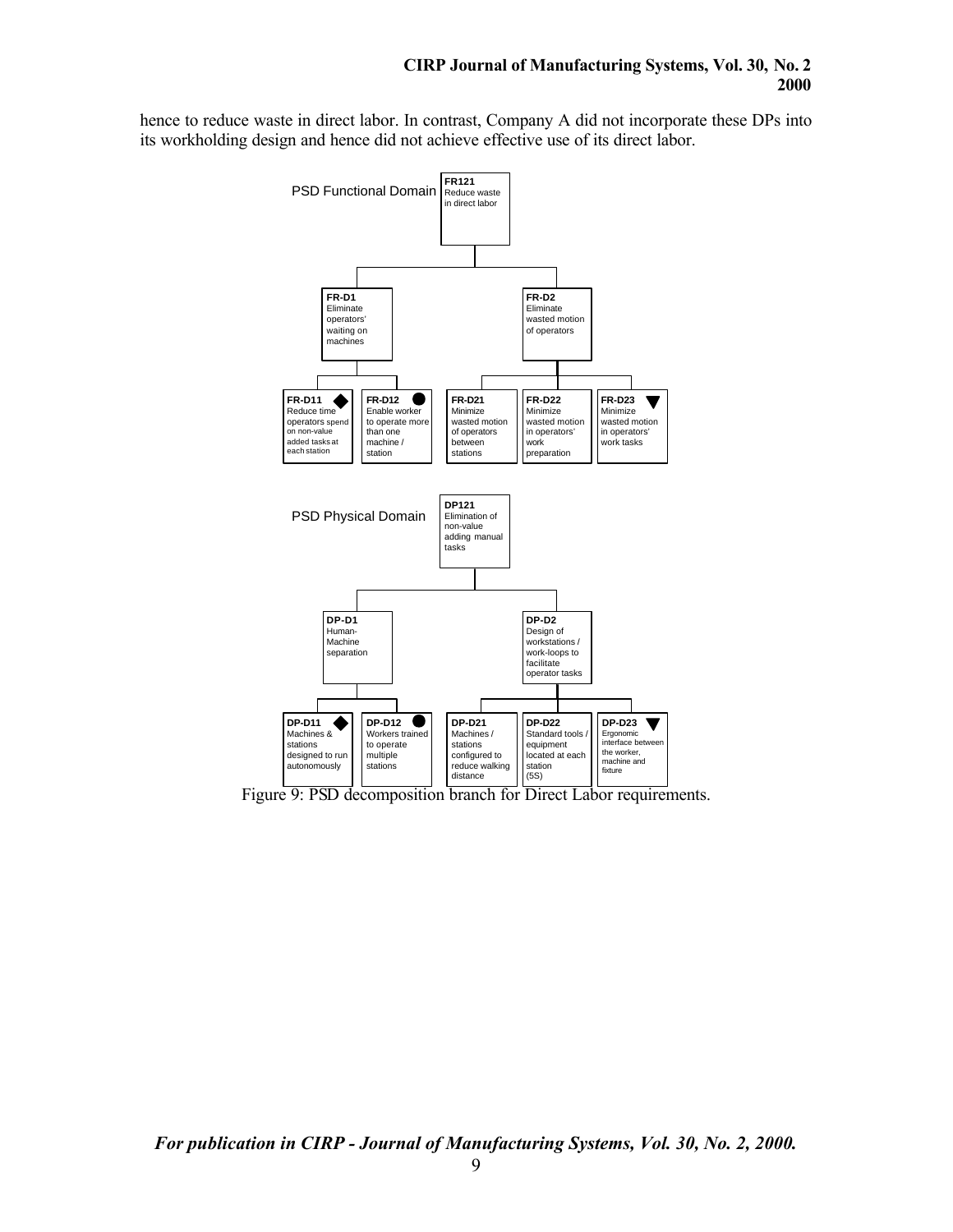

Figure 10: Decomposition of equipment DPs into sub-FRs from PSD FR-DP pairs.

## **5. Equipment Design Application: Tooling system with quick changeover capability**

This example of equipment design focuses on the tool holding branch shown previously in Figure 5. The example is taken from a company whose PSD requirement is to have the ability to produce in small run sizes, FR-T12 (shown in the branch of the PSD decomposition in Figure 11) and had identified the need to have quick changeover capability in the tooling of its equipment, DP-T12. The sub-FR that decomposes from DP15 - Tooling system (see Figure 4) specifies the maximum tool changeover time  $t_i^{changeover}$  allowable for the equipment being designed. (Design Equation 2). The DP corresponding to this FR (originating from the PSD) is which is  $\int t_i^{disconnect}$  the sum of *i*

the tool-to-machine disconnect times (total time to mount tooling onto a machine).



*For publication in CIRP - Journal of Manufacturing Systems, Vol. 30, No. 2, 2000.*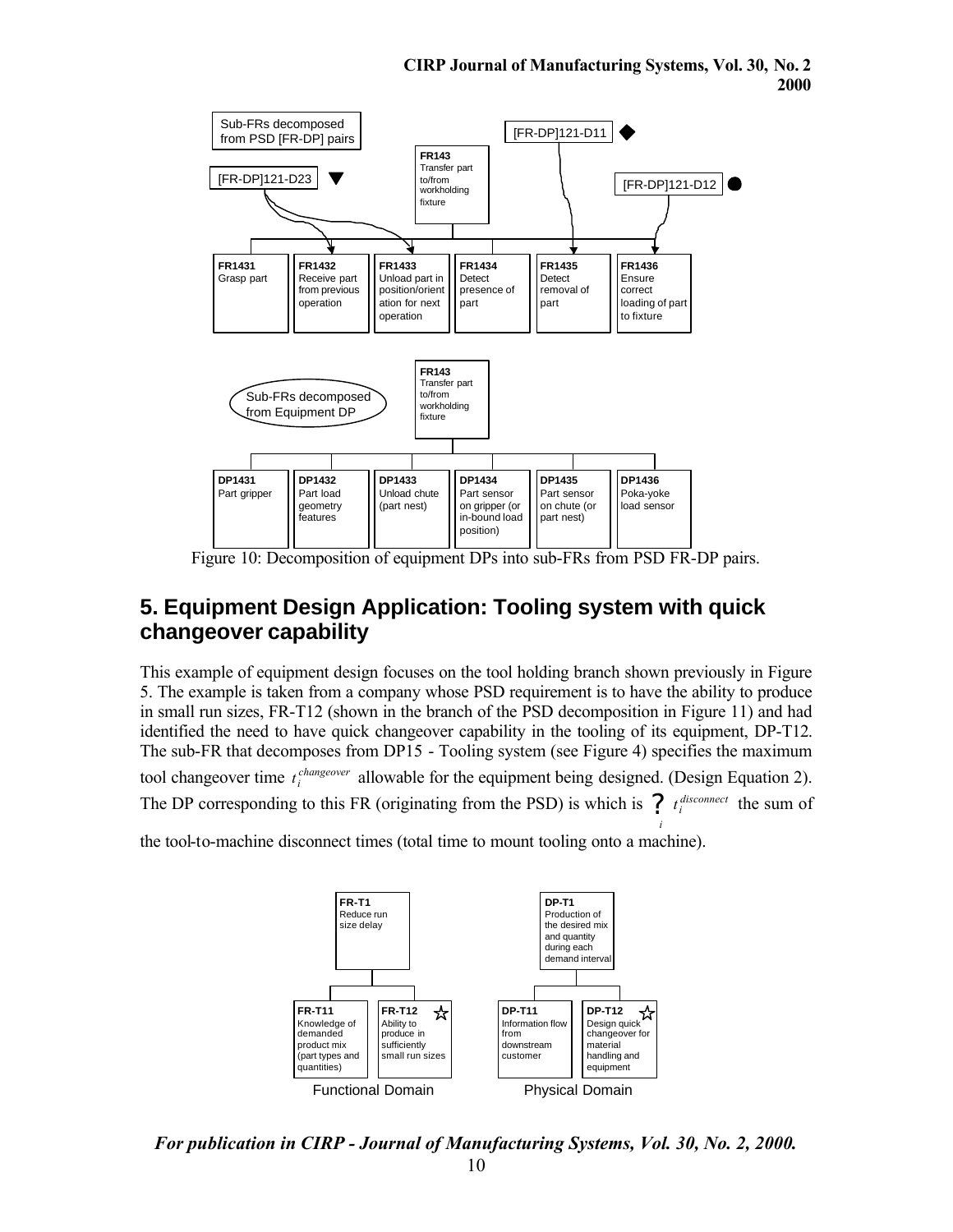Figure 11: PSD requirements [FR-DP]-T12 leading to equipment design tooling changeover sub-FR.

A study of the setup tasks (Figure 12) on a specific machine at the company revealed that the two largest components of setup time were the adjustment of tools and mounting tooling onto the machine (setup tasks 1 and 2). These two significant contributions to setup time can also be observed by the coupling present in the FRs:  $\dot{R}_{xyz}^{tootholder}$ ,  $\dot{F}_{xyz}^{tootholder}$ ,  $n_{tools}$ , and  $t_i^{changeover}$  (Equation 2). To reduce the total setup time, new tooling was designed that eliminated coupling between  $\dot{R}_{xyz}^{i}$  *ro todace* and  $\dot{F}_{xyz}^{i}$  *froglholder* (tool holder position and clamping force – Equation 3). Therefore, with greater certainty in tool position, the need for adjustment of tools and workpiece was eliminated (Figure 13).

$$
\begin{array}{ccccccccc}\n? & \frac{7}{2} & \frac{7}{2} & \frac{7}{2} & \frac{7}{2} & \frac{7}{2} & \frac{7}{2} & \frac{7}{2} & \frac{7}{2} & \frac{7}{2} & \frac{7}{2} & \frac{7}{2} & \frac{7}{2} & \frac{7}{2} & \frac{7}{2} & \frac{7}{2} & \frac{7}{2} & \frac{7}{2} & \frac{7}{2} & \frac{7}{2} & \frac{7}{2} & \frac{7}{2} & \frac{7}{2} & \frac{7}{2} & \frac{7}{2} & \frac{7}{2} & \frac{7}{2} & \frac{7}{2} & \frac{7}{2} & \frac{7}{2} & \frac{7}{2} & \frac{7}{2} & \frac{7}{2} & \frac{7}{2} & \frac{7}{2} & \frac{7}{2} & \frac{7}{2} & \frac{7}{2} & \frac{7}{2} & \frac{7}{2} & \frac{7}{2} & \frac{7}{2} & \frac{7}{2} & \frac{7}{2} & \frac{7}{2} & \frac{7}{2} & \frac{7}{2} & \frac{7}{2} & \frac{7}{2} & \frac{7}{2} & \frac{7}{2} & \frac{7}{2} & \frac{7}{2} & \frac{7}{2} & \frac{7}{2} & \frac{7}{2} & \frac{7}{2} & \frac{7}{2} & \frac{7}{2} & \frac{7}{2} & \frac{7}{2} & \frac{7}{2} & \frac{7}{2} & \frac{7}{2} & \frac{7}{2} & \frac{7}{2} & \frac{7}{2} & \frac{7}{2} & \frac{7}{2} & \frac{7}{2} & \frac{7}{2} & \frac{7}{2} & \frac{7}{2} & \frac{7}{2} & \frac{7}{2} & \frac{7}{2
$$





## **Conventional Tooling**

Figure 12: Setup data prior to implementing change.

? ? ? ? ? ? ? ? ? ? ? ? ? ? ? ? ? ? ? ? ? ? ? ? ? ? ? ? ? ? ? ? ? ? ? ? ? ? ? ? ? ? ? ? ? ? ?? ? ? ? ? ? ? ? ? ? ?? ? ? ? ? ? *flow path turret coupling i disconnect i magazine clamps xyz locators xyz coolant i index i changeover i tools toolholder xyz toolholder xyz D D t N F R O X O O O X O O X O X O X X X X O O O O X O O O X X O O O O X O O O O O Q t t n F R* ? ? ? ? (3)

Equation 3: Tooling design equation after changes to tools eliminates coupling.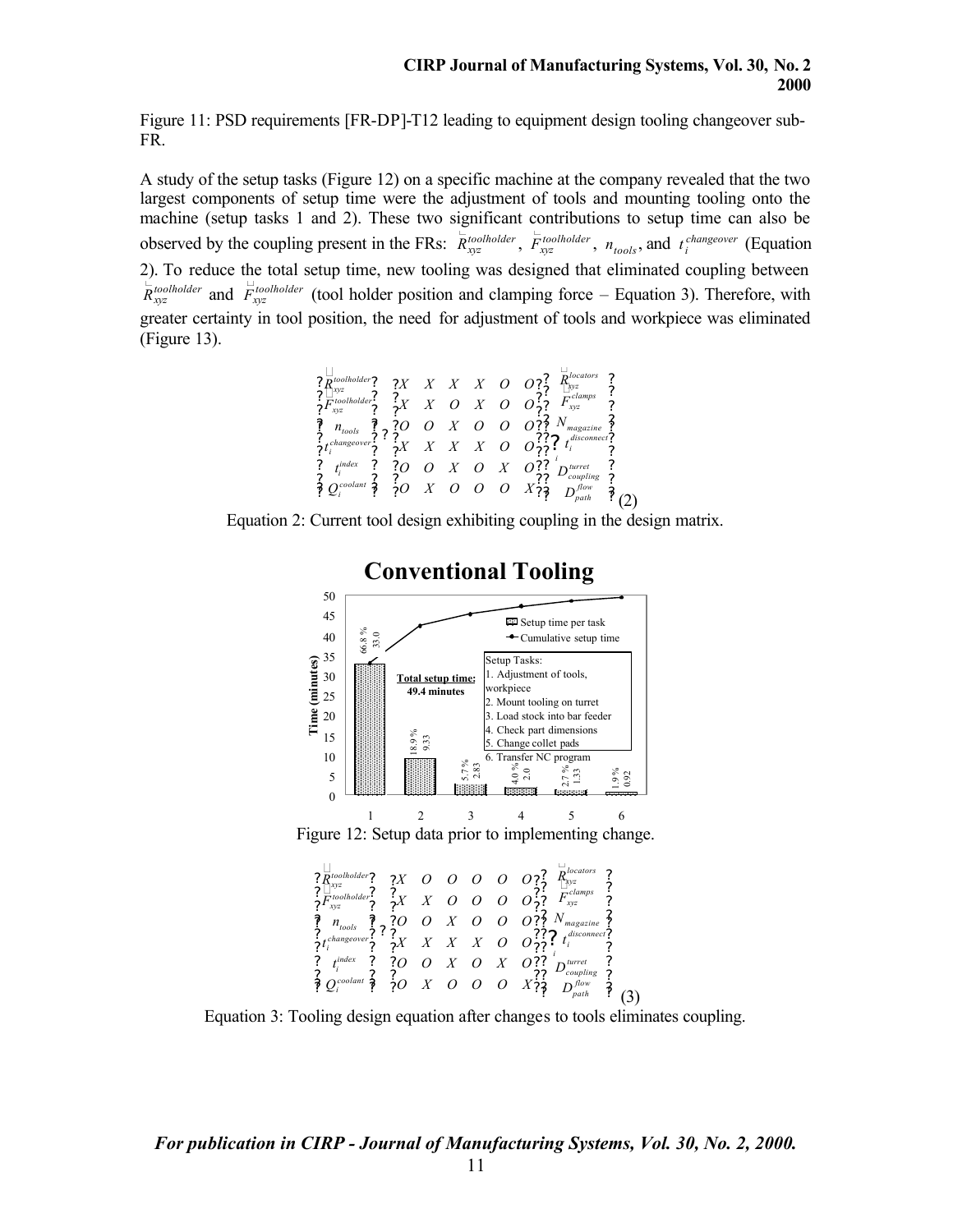

Figure 13: Setup data after implementing changes in tool designs.

# **6. Discussion**

The design of equipment is an activity that must always be undertaken in the context of meeting production system requirements. Since equipment builders provide a wide variety of machine design options to customers, different approaches are necessary to handle these cases while satisfying the requirements of the system. Two design approaches based on a PSD framework were presented that address the different categories of equipment customization and concurrent design. Though the first approach is effective in most turnkey forms of production system design, a more integrated approach is needed where there are greater levels of equipment customization. The second approach presented offers better understanding of interdependencies (to facilitate concurrency) amongst equipment and system requirements because a common design methodology (Axiomatic Design) is employed. Finally, two examples illustrated this second approach by decomposition of equipment DPs into sub-FRs guided by PSD requirements such as direct labor and tool changeover.

## **Acknowledgements**

The authors gratefully acknowledge the sponsorship of Visteon Automotive Systems and United Electric Controls.

# **References**

1. Wu, B., *Manufacturing Systems Design and Analysis*, Chapman and Hall, 1992.

2. Gershwin, S.B., *Manufacturing Systems Engineering*, Prentice Hall, 1994.

3. Hitomi, K., *Manufacturing Systems Engineering*, Taylor and Francis, 1996.

4. Wu, B., "Object-oriented systems analysis and definition of manufacturing operations", *International Journal of Production Research*, Vol. 33, No. 4, 1995, pp. 955-974.